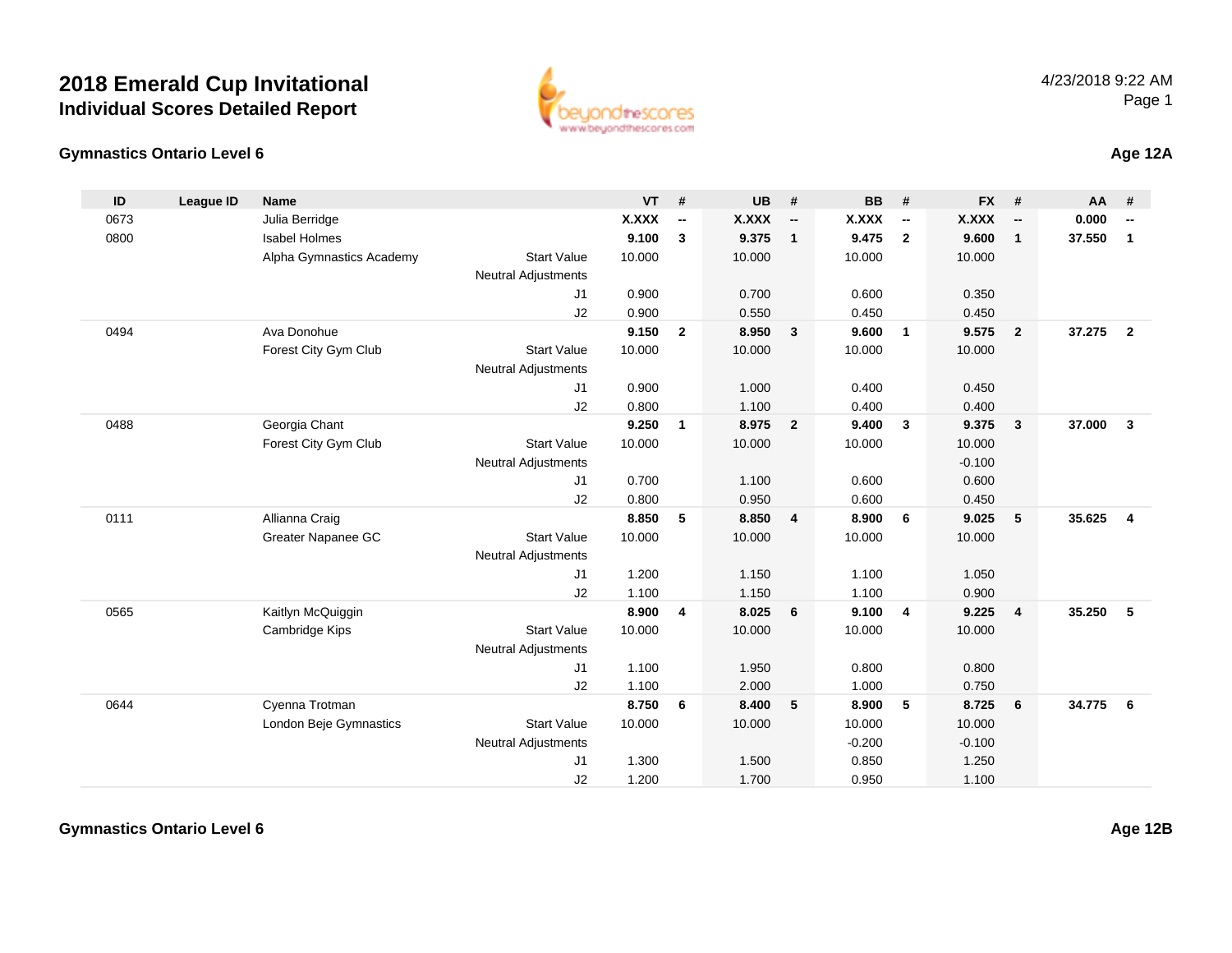

| ID   | <b>League ID</b> | Name                                  |                            | VT             | #                       | <b>UB</b>      | #                       | <b>BB</b>      | #                       | <b>FX</b>      | #                       | AA     | #              |
|------|------------------|---------------------------------------|----------------------------|----------------|-------------------------|----------------|-------------------------|----------------|-------------------------|----------------|-------------------------|--------|----------------|
| 0798 |                  | Jenna Moser                           |                            | 9.100          | $\overline{\mathbf{4}}$ | 9.625          | $\mathbf{1}$            | 9.675          | $\overline{1}$          | 9.275          | $\mathbf{3}$            | 37.675 | $\mathbf{1}$   |
|      |                  | Alpha Gymnastics Academy              | <b>Start Value</b>         | 10.000         |                         | 10.000         |                         | 10.000         |                         | 10.000         |                         |        |                |
|      |                  |                                       | <b>Neutral Adjustments</b> |                |                         |                |                         |                |                         |                |                         |        |                |
|      |                  |                                       | J1                         | 0.900          |                         | 0.350          |                         | 0.300          |                         | 0.800          |                         |        |                |
|      |                  |                                       | J2                         | 0.900          |                         | 0.400          |                         | 0.350          |                         | 0.650          |                         |        |                |
| 0445 |                  | Kai Kumazawa                          |                            | 9.350          | $\overline{2}$          | 8.950          | $\mathbf{3}$            | 9.200          | $\overline{\mathbf{3}}$ | 9.575          | $\overline{\mathbf{1}}$ | 37.075 | $\overline{2}$ |
|      |                  | <b>TGI</b>                            | <b>Start Value</b>         | 10.000         |                         | 10.000         |                         | 10.000         |                         | 10.000         |                         |        |                |
|      |                  |                                       | <b>Neutral Adjustments</b> |                |                         |                |                         |                |                         |                |                         |        |                |
|      |                  |                                       | J1                         | 0.600          |                         | 0.900          |                         | 0.800          |                         | 0.450          |                         |        |                |
|      |                  |                                       | J2                         | 0.700          |                         | 1.200          |                         | 0.800          |                         | 0.400          |                         |        |                |
| 0441 |                  | Milica Steele                         |                            | 8.700          | 8                       | 9.000          | $\overline{2}$          | 9.325          | $\overline{2}$          | 9.425          | $\overline{2}$          | 36.450 | $\mathbf{3}$   |
|      |                  | TGI                                   | <b>Start Value</b>         | 10.000         |                         | 10.000         |                         | 10.000         |                         | 10.000         |                         |        |                |
|      |                  |                                       | <b>Neutral Adjustments</b> |                |                         |                |                         |                |                         |                |                         |        |                |
|      |                  |                                       | J1                         | 1.300          |                         | 1.000          |                         | 0.650          |                         | 0.600          |                         |        |                |
|      |                  |                                       | J2                         | 1.300          |                         | 1.000          |                         | 0.700          |                         | 0.550          |                         |        |                |
| 0881 |                  | Sydney Victorino                      |                            | 8.900          | 6                       | 8.675          | $5\phantom{.0}$         | 9.000          | $\overline{4}$          | 9.175          | 5                       | 35.750 | $\overline{4}$ |
|      |                  | Gym Magic                             | <b>Start Value</b>         | 10.000         |                         | 10.000         |                         | 10.000         |                         | 10.000         |                         |        |                |
|      |                  |                                       | <b>Neutral Adjustments</b> |                |                         |                |                         |                |                         |                |                         |        |                |
|      |                  |                                       | J1                         | 1.100          |                         | 1.450          |                         | 0.900          |                         | 0.800          |                         |        |                |
|      |                  |                                       | J2                         | 1.100          |                         | 1.200          |                         | 1.100          |                         | 0.850          |                         |        |                |
| 0134 |                  | Addison Hannivan                      |                            | 9.200          | $\mathbf{3}$            | 8.750          | $\overline{\mathbf{4}}$ | 8.550          | $\overline{7}$          | 9.000          | 6                       | 35.500 | 5              |
|      |                  | <b>GW Elites</b>                      | <b>Start Value</b>         | 10.000         |                         | 9.900          |                         | 10.000         |                         | 10.000         |                         |        |                |
|      |                  |                                       | <b>Neutral Adjustments</b> |                |                         |                |                         |                |                         |                |                         |        |                |
|      |                  |                                       | J1                         | 0.800          |                         | 1.050          |                         | 1.450          |                         | 1.050          |                         |        |                |
|      |                  |                                       | J2                         | 0.800          |                         | 1.250          |                         | 1.450          |                         | 0.950          |                         |        |                |
| 0135 |                  | Alexandra Hannivan                    |                            | 8.950          | 5                       | 8.100          | $\overline{7}$          | 8.875          | $-5$                    | 9.200          | $\overline{4}$          | 35.125 | 6              |
|      |                  | <b>GW Elites</b>                      | <b>Start Value</b>         | 10.000         |                         | 9.400          |                         | 10.000         |                         | 10.000         |                         |        |                |
|      |                  |                                       | Neutral Adjustments        |                |                         |                |                         |                |                         |                |                         |        |                |
|      |                  |                                       | J1                         | 1.000          |                         | 1.200<br>1.400 |                         | 1.300          |                         | 0.850          |                         |        |                |
| 0133 |                  |                                       | J2                         | 1.100<br>8.900 |                         | 8.450          |                         | 0.950<br>8.800 |                         | 0.750<br>8.875 |                         | 35.025 | $\overline{7}$ |
|      |                  | Abbigail Haygarth<br><b>GW Elites</b> | <b>Start Value</b>         | 10.000         | 6                       | 9.900          | 6                       | 10.000         | 6                       | 10.000         | $\overline{7}$          |        |                |
|      |                  |                                       | <b>Neutral Adjustments</b> |                |                         |                |                         |                |                         |                |                         |        |                |
|      |                  |                                       | J1                         | 1.000          |                         | 1.550          |                         | 1.200          |                         | 1.150          |                         |        |                |
|      |                  |                                       | J2                         | 1.200          |                         | 1.350          |                         | 1.200          |                         | 1.100          |                         |        |                |
| 0112 |                  | Meg Miller                            |                            | 9.500          | $\mathbf{1}$            | 8.000          | 8                       | 8.550          | 8                       | 8.425          | 8                       | 34.475 | 8              |
|      |                  | Greater Napanee GC                    | Start Value                | 10.000         |                         | 10.000         |                         | 9.500          |                         | 10.000         |                         |        |                |
|      |                  |                                       | <b>Neutral Adjustments</b> |                |                         |                |                         |                |                         |                |                         |        |                |
|      |                  |                                       | J1                         | 0.500          |                         | 1.900          |                         | 1.000          |                         | 1.450          |                         |        |                |
|      |                  |                                       |                            |                |                         |                |                         |                |                         |                |                         |        |                |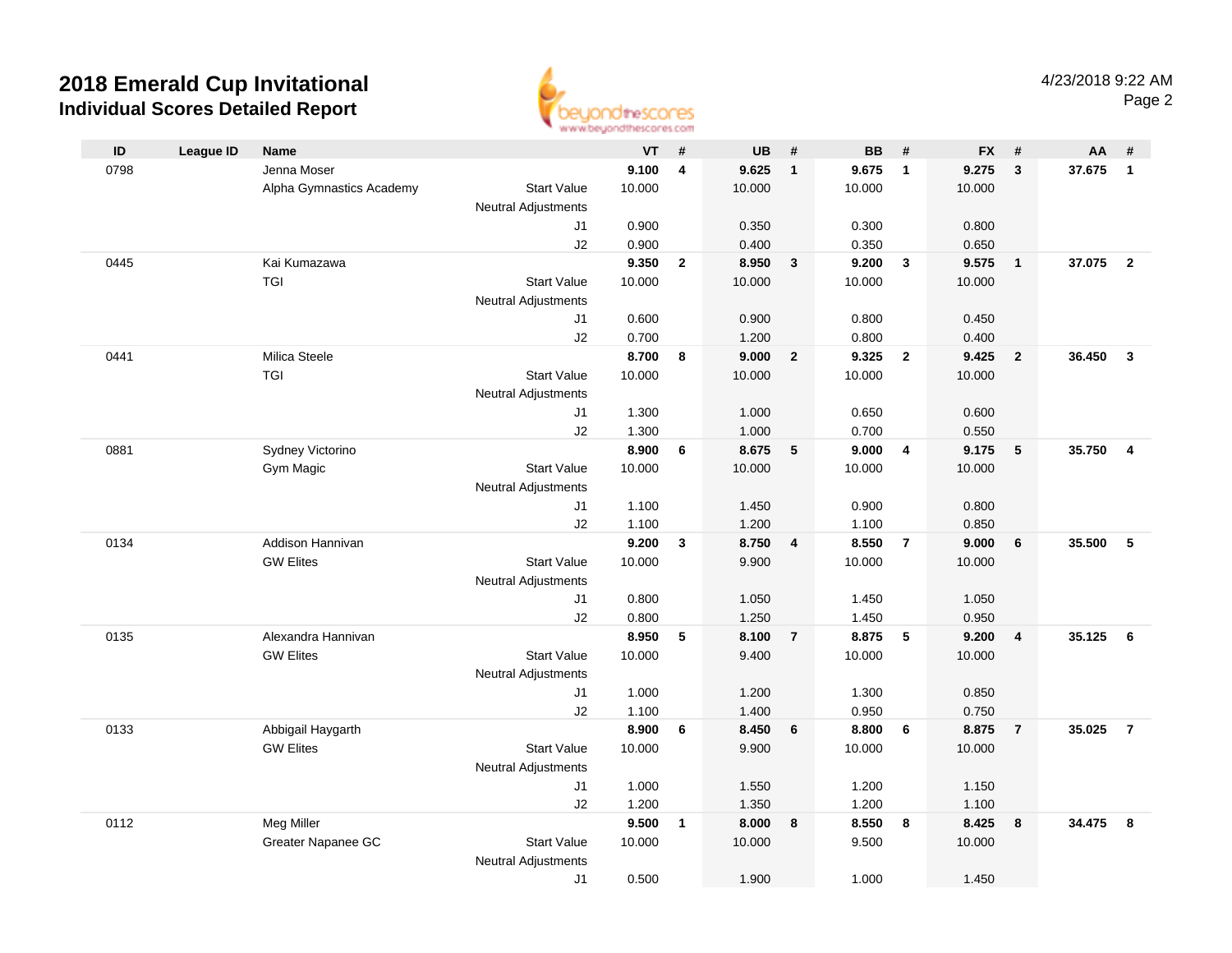

4/23/2018 9:22 AMPage 3

0.500 2.100 0.900 1.700

**Age 9-11**

### **Gymnastics Ontario Level 6**

| ID   | League ID | <b>Name</b>                    |                                           | <b>VT</b> | #              | <b>UB</b> | #                       | <b>BB</b> | #              | <b>FX</b> | #                       | $AA$ # |                         |
|------|-----------|--------------------------------|-------------------------------------------|-----------|----------------|-----------|-------------------------|-----------|----------------|-----------|-------------------------|--------|-------------------------|
| 0320 |           | Peyton Zivanovich              |                                           | 9.350     | $\mathbf{2}$   | 9.200     | $\overline{2}$          | 9.575     | $\overline{2}$ | 9.150     | $\overline{\mathbf{4}}$ | 37.275 | $\overline{1}$          |
|      |           | <b>Grand River Gymmies</b>     | <b>Start Value</b>                        | 10.000    |                | 10.000    |                         | 10.000    |                | 10.000    |                         |        |                         |
|      |           |                                | Neutral Adjustments                       |           |                |           |                         |           |                |           |                         |        |                         |
|      |           |                                | J <sub>1</sub>                            | 0.700     |                | 0.800     |                         | 0.400     |                | 0.950     |                         |        |                         |
|      |           |                                | J2                                        | 0.600     |                | 0.800     |                         | 0.450     |                | 0.750     |                         |        |                         |
| 0837 |           | Ella Clarke                    |                                           | 9.250     | $\mathbf{3}$   | 8.600     | $\overline{4}$          | 9.575     | $\overline{2}$ | 9.400     | $\overline{2}$          | 36.825 | $\overline{2}$          |
|      |           | Cambridge Kips                 | <b>Start Value</b>                        | 10.000    |                | 10.000    |                         | 10.000    |                | 10.000    |                         |        |                         |
|      |           |                                | <b>Neutral Adjustments</b>                |           |                |           |                         |           |                |           |                         |        |                         |
|      |           |                                | J1                                        | 0.800     |                | 1.300     |                         | 0.400     |                | 0.550     |                         |        |                         |
|      |           |                                | J2                                        | 0.700     |                | 1.500     |                         | 0.450     |                | 0.650     |                         |        |                         |
| 0632 |           | <b>Riley Wheeler</b>           |                                           | 9.500     | $\mathbf{1}$   | 8.875     | $\overline{\mathbf{3}}$ | 9.725     | $\overline{1}$ | 8.650     | $\overline{7}$          | 36.750 | $\overline{\mathbf{3}}$ |
|      |           | <b>Tristar Gymnastics Club</b> | <b>Start Value</b>                        | 10.000    |                | 10.000    |                         | 10.000    |                | 9.200     |                         |        |                         |
|      |           |                                | <b>Neutral Adjustments</b>                |           |                |           |                         |           |                |           |                         |        |                         |
|      |           |                                | J1                                        | 0.500     |                | 1.150     |                         | 0.300     |                | 0.500     |                         |        |                         |
|      |           |                                | J2                                        | 0.500     |                | 1.100     |                         | 0.250     |                | 0.600     |                         |        |                         |
| 0805 |           | <b>Madison Stennett</b>        |                                           | 8.600     | 6              | 9.325     | $\overline{1}$          | 8.400     | $\overline{7}$ | 9.475     | $\mathbf{1}$            | 35,800 | $\overline{4}$          |
|      |           | Alpha Gymnastics Academy       | <b>Start Value</b>                        | 10.000    |                | 10.000    |                         | 10.000    |                | 10.000    |                         |        |                         |
|      |           |                                | <b>Neutral Adjustments</b>                |           |                |           |                         |           |                |           |                         |        |                         |
|      |           |                                | J1                                        | 1.500     |                | 0.700     |                         | 1.500     |                | 0.550     |                         |        |                         |
|      |           |                                | J2                                        | 1.300     |                | 0.650     |                         | 1.700     |                | 0.500     |                         |        |                         |
| 0329 |           | <b>Maddie Visser</b>           |                                           | 8.700     | 5              | 7.575     | 6                       | 9.425     | $\overline{4}$ | 9.200     | 3                       | 34.900 | 5                       |
|      |           | <b>Grand River Gymmies</b>     | <b>Start Value</b><br>Neutral Adjustments | 10.000    |                | 10.000    |                         | 10.000    |                | 10.000    |                         |        |                         |
|      |           |                                | J1                                        | 1.200     |                | 2.350     |                         | 0.600     |                | 1.000     |                         |        |                         |
|      |           |                                | J2                                        | 1.400     |                | 2.500     |                         | 0.550     |                | 0.600     |                         |        |                         |
| 0684 |           | <b>TIONNA Campbell</b>         |                                           | 9.000     | 4              | 7.100     | $\overline{7}$          | 9.175     | 5              | 8.700     | 6                       | 33.975 | - 6                     |
|      |           | London Beje Gymnastics         | <b>Start Value</b>                        | 10.000    |                | 9.200     |                         | 10.000    |                | 10.000    |                         |        |                         |
|      |           |                                | <b>Neutral Adjustments</b>                |           |                |           |                         |           |                |           |                         |        |                         |
|      |           |                                | J1                                        | 0.900     |                | 2.300     |                         | 0.800     |                | 1.300     |                         |        |                         |
|      |           |                                | J2                                        | 1.100     |                | 1.900     |                         | 0.850     |                | 1.300     |                         |        |                         |
| 0678 |           | Alyzza Vallejo                 |                                           | 8.150     | $\overline{7}$ | 7.750     | 5                       | 8.650     | 6              | 9.150     | $\overline{4}$          | 33.700 | $\overline{7}$          |
|      |           | Hamilton Gym Academy           | <b>Start Value</b>                        | 10.000    |                | 10.000    |                         | 10.000    |                | 10.000    |                         |        |                         |
|      |           |                                | <b>Neutral Adjustments</b>                |           |                |           |                         |           |                |           |                         |        |                         |
|      |           |                                | J <sub>1</sub>                            | 2.000     |                | 2.200     |                         | 1.300     |                | 0.900     |                         |        |                         |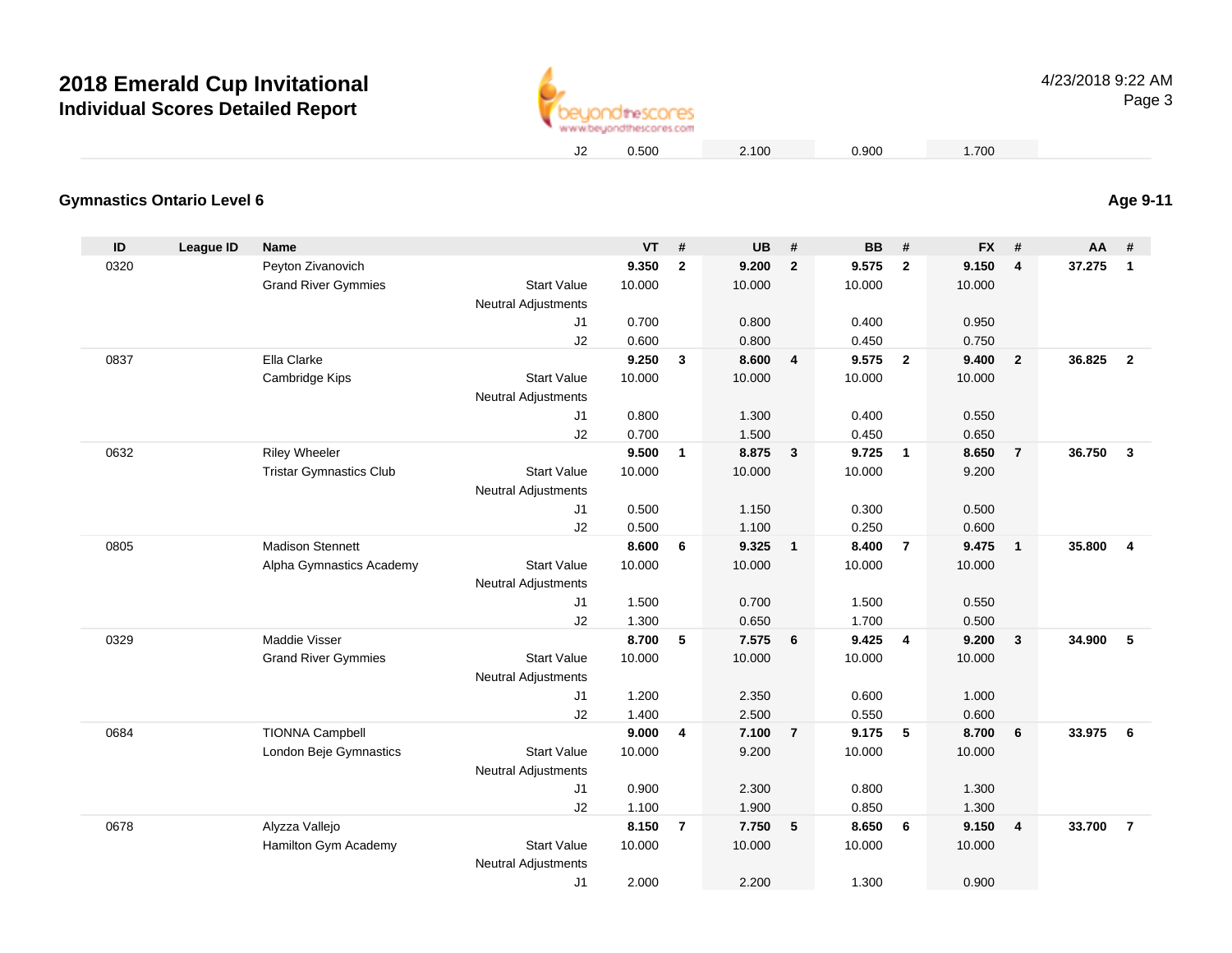

1.700 2.300 1.400 0.800

#### **Gymnastics Ontario Level 6Age 13A**

| ID   | League ID | <b>Name</b>                    |                            | $VT$ #       |                          | <b>UB</b>    | #                        | <b>BB</b>    | #                        | FX #         |                          | AA #   |                          |
|------|-----------|--------------------------------|----------------------------|--------------|--------------------------|--------------|--------------------------|--------------|--------------------------|--------------|--------------------------|--------|--------------------------|
| 0439 |           | <b>Bridget McPhail</b>         |                            | <b>X.XXX</b> | $\overline{\phantom{a}}$ | <b>X.XXX</b> | $\overline{\phantom{a}}$ | <b>X.XXX</b> | $\overline{\phantom{a}}$ | X.XXX        | $\overline{\phantom{a}}$ | 0.000  | $\overline{\phantom{a}}$ |
| 0563 |           | Nicole Klassen                 |                            | <b>X.XXX</b> | $\overline{\phantom{a}}$ | <b>X.XXX</b> | $\overline{\phantom{a}}$ | <b>X.XXX</b> | $\overline{\phantom{a}}$ | <b>X.XXX</b> | $\overline{\phantom{a}}$ | 0.000  | $\overline{\phantom{a}}$ |
| 0626 |           | Maelys Halasz                  |                            | 9.300        | $\overline{2}$           | 9.025        | $\mathbf{1}$             | 9.850        | $\mathbf{1}$             | 9.625        | $\mathbf{1}$             | 37.800 | $\mathbf{1}$             |
|      |           | <b>Tristar Gymnastics Club</b> | <b>Start Value</b>         | 10.000       |                          | 10.000       |                          | 10.000       |                          | 10.000       |                          |        |                          |
|      |           |                                | <b>Neutral Adjustments</b> |              |                          |              |                          |              |                          |              |                          |        |                          |
|      |           |                                | J1                         | 0.800        |                          | 0.850        |                          | 0.150        |                          | 0.350        |                          |        |                          |
|      |           |                                | J2                         | 0.600        |                          | 1.100        |                          | 0.150        |                          | 0.400        |                          |        |                          |
| 0801 |           | Amy Moore                      |                            | 9.500        | 1                        | 9.000        | $\overline{2}$           | 8.875        | 5                        | 9.525        | $\mathbf{2}$             | 36.900 | $\overline{2}$           |
|      |           | Alpha Gymnastics Academy       | <b>Start Value</b>         | 10.000       |                          | 10.000       |                          | 10.000       |                          | 10.000       |                          |        |                          |
|      |           |                                | <b>Neutral Adjustments</b> |              |                          |              |                          |              |                          |              |                          |        |                          |
|      |           |                                | J1                         | 0.400        |                          | 1.000        |                          | 1.100        |                          | 0.500        |                          |        |                          |
|      |           |                                | J2                         | 0.600        |                          | 1.000        |                          | 1.150        |                          | 0.450        |                          |        |                          |
| 0802 |           | Emma Jacques                   |                            | 9.000        | $\overline{4}$           | 8.775        | $\overline{\mathbf{3}}$  | 9.500        | $\overline{2}$           | 8.925        | $\overline{\mathbf{4}}$  | 36.200 | 3                        |
|      |           | Alpha Gymnastics Academy       | <b>Start Value</b>         | 10.000       |                          | 10.000       |                          | 10.000       |                          | 10.000       |                          |        |                          |
|      |           |                                | <b>Neutral Adjustments</b> |              |                          |              |                          |              |                          |              |                          |        |                          |
|      |           |                                | J1                         | 1.000        |                          | 1.050        |                          | 0.400        |                          | 1.050        |                          |        |                          |
|      |           |                                | J2                         | 1.000        |                          | 1.400        |                          | 0.600        |                          | 1.100        |                          |        |                          |
| 0589 |           | Hannah Paterson                |                            | 9.050        | $\mathbf{3}$             | 7.950        | 5                        | 9.375        | $\overline{\mathbf{3}}$  | 9.350        | 3                        | 35.725 | 4                        |
|      |           | Gym Magic                      | <b>Start Value</b>         | 10.000       |                          | 10.000       |                          | 10.000       |                          | 10.000       |                          |        |                          |
|      |           |                                | <b>Neutral Adjustments</b> |              |                          |              |                          |              |                          |              |                          |        |                          |
|      |           |                                | J1                         | 1.000        |                          | 1.900        |                          | 0.600        |                          | 0.750        |                          |        |                          |
|      |           |                                | J2                         | 0.900        |                          | 2.200        |                          | 0.650        |                          | 0.550        |                          |        |                          |
| 0371 |           | Sarah Zinger                   |                            | 8.450        | 5                        | 8.350        | $\overline{4}$           | 9.150        | $\overline{4}$           | 8.850        | 5                        | 34.800 | 5                        |
|      |           | <b>Grand River Gymmies</b>     | <b>Start Value</b>         | 10.000       |                          | 10.000       |                          | 10.000       |                          | 10.000       |                          |        |                          |
|      |           |                                | <b>Neutral Adjustments</b> |              |                          |              |                          |              |                          |              |                          |        |                          |
|      |           |                                | J1                         | 1.500        |                          | 1.650        |                          | 0.750        |                          | 1.250        |                          |        |                          |
|      |           |                                | J2                         | 1.600        |                          | 1.650        |                          | 0.950        |                          | 1.050        |                          |        |                          |

### **Gymnastics Ontario Level 6**

| ID   | League ID | <b>Name</b>                    |                    | V٦     | UB     | <b>BB</b> | <b>FX</b> | ΑА     |  |
|------|-----------|--------------------------------|--------------------|--------|--------|-----------|-----------|--------|--|
| 0630 |           | Janayla Small                  |                    | 9.250  | 9.400  | 9.525     | 9.525     | 37.700 |  |
|      |           | <b>Tristar Gymnastics Club</b> | <b>Start Value</b> | 10.000 | 10.000 | 10.000    | 10.000    |        |  |

**Age 13B**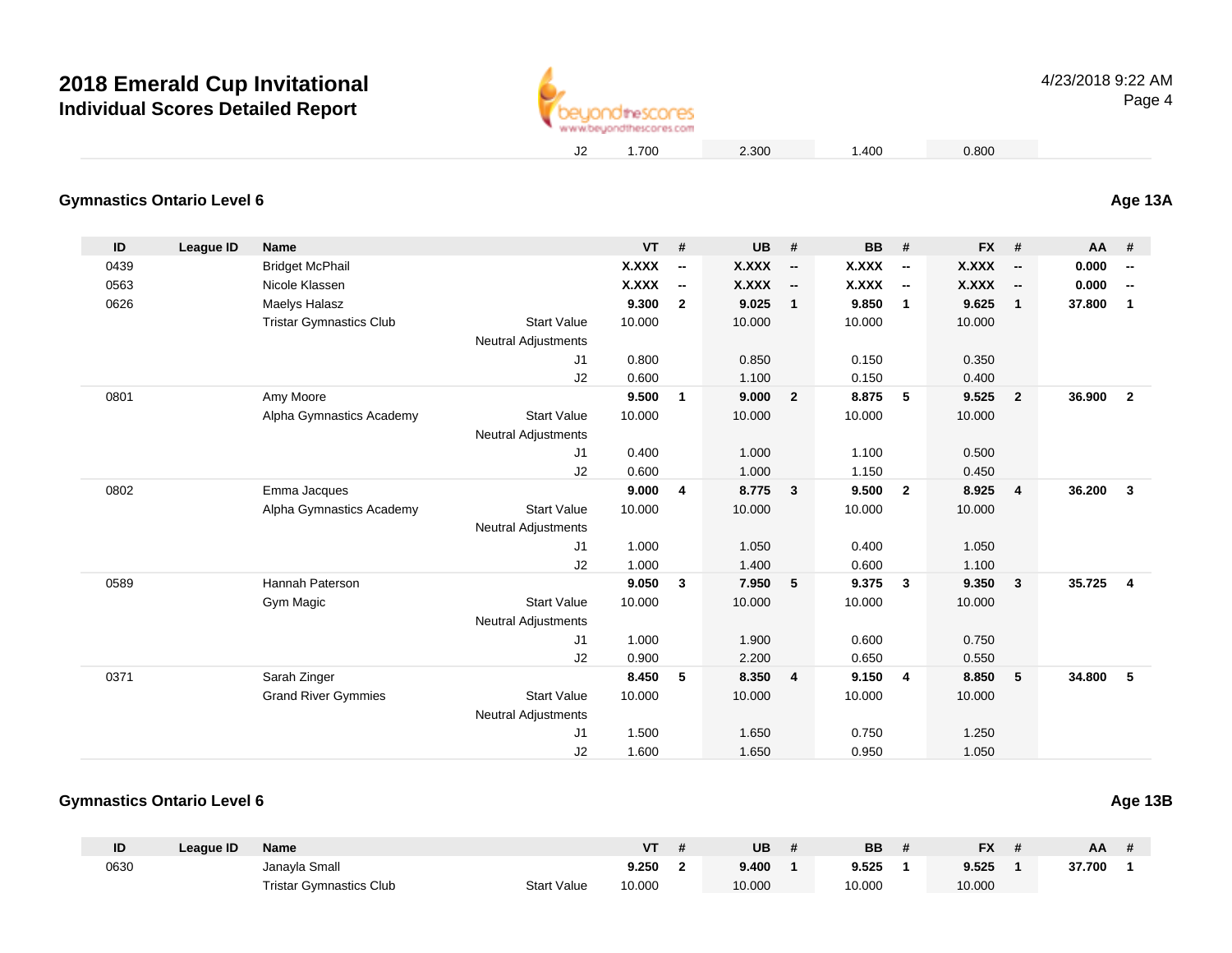

|      |                            | <b>Neutral Adjustments</b> |        |                |        |                         |        |                         |        |                 |        |                          |
|------|----------------------------|----------------------------|--------|----------------|--------|-------------------------|--------|-------------------------|--------|-----------------|--------|--------------------------|
|      |                            | J <sub>1</sub>             | 0.700  |                | 0.600  |                         | 0.450  |                         | 0.450  |                 |        |                          |
|      |                            | J2                         | 0.800  |                | 0.600  |                         | 0.500  |                         | 0.500  |                 |        |                          |
| 0440 | Kaela Welsh-Schut          |                            | 9.150  | $\overline{4}$ | 9.275  | $\overline{\mathbf{2}}$ | 8.925  | $\overline{\mathbf{3}}$ | 9.450  | $\overline{2}$  | 36.800 | $\overline{2}$           |
|      | <b>TGI</b>                 | <b>Start Value</b>         | 10.000 |                | 10.000 |                         | 10.000 |                         | 10.000 |                 |        |                          |
|      |                            | <b>Neutral Adjustments</b> |        |                |        |                         |        |                         |        |                 |        |                          |
|      |                            | J1                         | 0.900  |                | 0.650  |                         | 1.050  |                         | 0.650  |                 |        |                          |
|      |                            | J2                         | 0.800  |                | 0.800  |                         | 1.100  |                         | 0.450  |                 |        |                          |
| 0804 | Jaymisyn Robb              |                            | 9.250  | $\mathbf{2}$   | 8.750  | $5\phantom{1}$          | 8.900  | $\overline{4}$          | 9.400  | $\mathbf{3}$    | 36.300 | $\overline{\mathbf{3}}$  |
|      | Alpha Gymnastics Academy   | <b>Start Value</b>         | 10.000 |                | 10.000 |                         | 10.000 |                         | 10.000 |                 |        |                          |
|      |                            | <b>Neutral Adjustments</b> |        |                |        |                         |        |                         |        |                 |        |                          |
|      |                            | J1                         | 0.700  |                | 1.250  |                         | 1.050  |                         | 0.650  |                 |        |                          |
|      |                            | J2                         | 0.800  |                | 1.250  |                         | 1.150  |                         | 0.550  |                 |        |                          |
| 0585 | Sarah Carter               |                            | 9.050  | 6              | 9.050  | $\mathbf{3}$            | 8.800  | 6                       | 9.275  | $5\phantom{.0}$ | 36.175 | $\overline{4}$           |
|      | Gym Magic                  | <b>Start Value</b>         | 10.000 |                | 10.000 |                         | 10.000 |                         | 10.000 |                 |        |                          |
|      |                            | <b>Neutral Adjustments</b> |        |                |        |                         |        |                         |        |                 |        |                          |
|      |                            | J1                         | 1.000  |                | 0.850  |                         | 1.050  |                         | 0.800  |                 |        |                          |
|      |                            | J2                         | 0.900  |                | 1.050  |                         | 1.350  |                         | 0.650  |                 |        |                          |
| 0438 | Abby Salas                 |                            | 8.900  | 8              | 8.950  | $\overline{4}$          | 8.975  | $\overline{\mathbf{2}}$ | 9.300  | 4               | 36.125 | $\overline{\phantom{0}}$ |
|      | <b>TGI</b>                 | <b>Start Value</b>         | 10.000 |                | 10.000 |                         | 10.000 |                         | 10.000 |                 |        |                          |
|      |                            | Neutral Adjustments        |        |                |        |                         |        |                         |        |                 |        |                          |
|      |                            | J1                         | 1.000  |                | 0.900  |                         | 1.000  |                         | 0.750  |                 |        |                          |
|      |                            | J2                         | 1.200  |                | 1.200  |                         | 1.050  |                         | 0.650  |                 |        |                          |
| 0588 | Morgan McHugh              |                            | 9.100  | 5              | 8.375  | 8                       | 8.900  | $\overline{4}$          | 9.275  | 5               | 35.650 | 6                        |
|      | <b>Gym Magic</b>           | <b>Start Value</b>         | 10.000 |                | 10.000 |                         | 10.000 |                         | 10.000 |                 |        |                          |
|      |                            | <b>Neutral Adjustments</b> |        |                |        |                         |        |                         |        |                 |        |                          |
|      |                            | J1                         | 0.900  |                | 1.550  |                         | 1.050  |                         | 0.700  |                 |        |                          |
|      |                            | J2                         | 0.900  |                | 1.700  |                         | 1.150  |                         | 0.750  |                 |        |                          |
| 0132 | Jaden McCoy                |                            | 9.300  | $\mathbf{1}$   | 8.425  | $\overline{7}$          | 8.550  | 8                       | 9.175  | $\overline{7}$  | 35.450 | $\overline{7}$           |
|      | <b>GW Elites</b>           | <b>Start Value</b>         | 10.000 |                | 9.500  |                         | 10.000 |                         | 10.000 |                 |        |                          |
|      |                            | <b>Neutral Adjustments</b> |        |                |        |                         |        |                         |        |                 |        |                          |
|      |                            | J1                         | 0.600  |                | 1.250  |                         | 1.400  |                         | 0.750  |                 |        |                          |
|      |                            | J2                         | 0.800  |                | 0.900  |                         | 1.500  |                         | 0.900  |                 |        |                          |
| 0322 | Abby Lise                  |                            | 9.050  | 6              | 8.750  | $-5$                    | 8.750  | $\overline{7}$          | 8.550  | 8               | 35.100 | - 8                      |
|      | <b>Grand River Gymmies</b> | <b>Start Value</b>         | 10.000 |                | 10.000 |                         | 10.000 |                         | 10.000 |                 |        |                          |
|      |                            | <b>Neutral Adjustments</b> |        |                |        |                         |        |                         |        |                 |        |                          |
|      |                            | J1                         | 1.000  |                | 1.100  |                         | 1.250  |                         | 1.500  |                 |        |                          |
|      |                            | J2                         | 0.900  |                | 1.400  |                         | 1.250  |                         | 1.400  |                 |        |                          |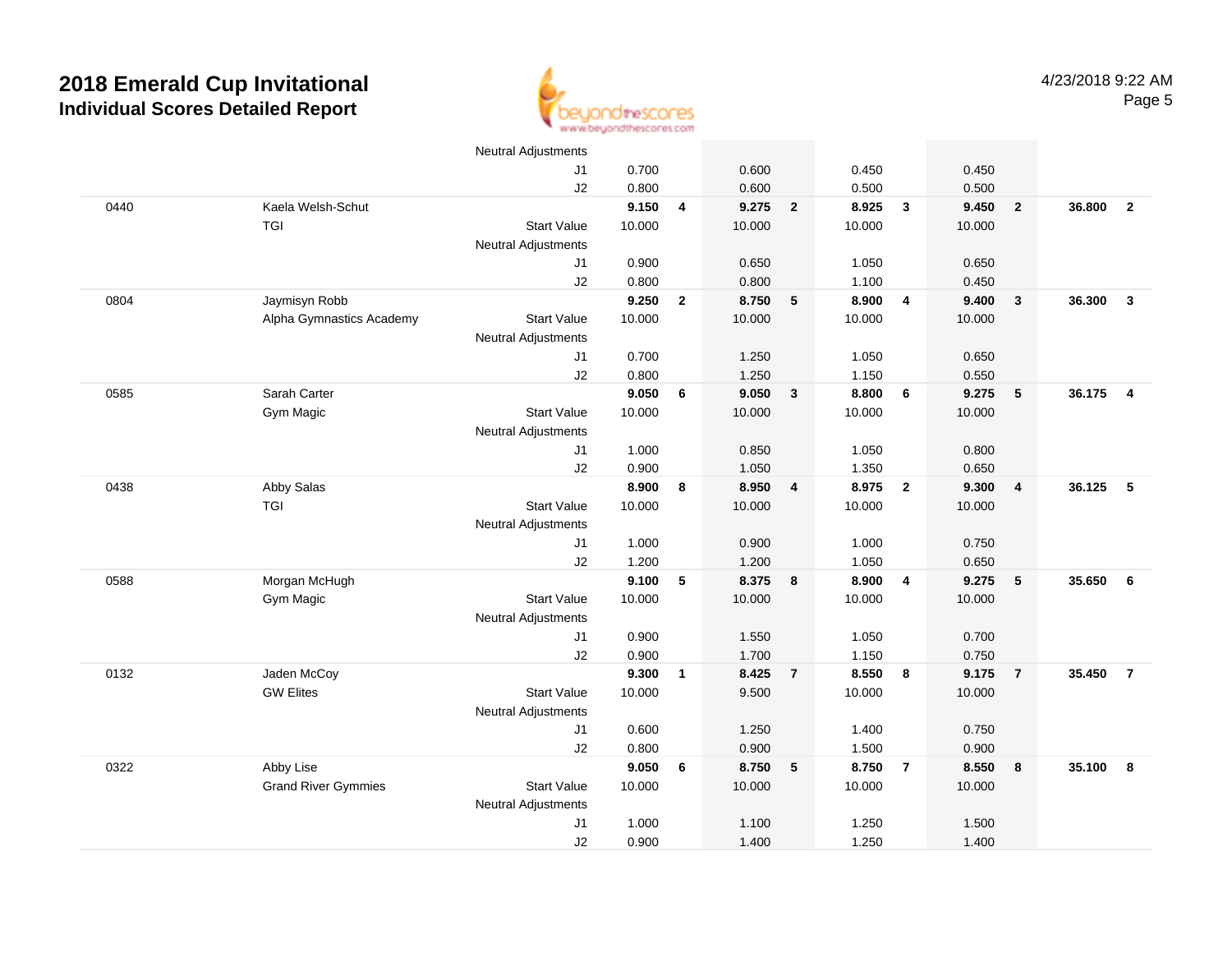

### **Gymnastics Ontario Level 6**

| ID   | <b>League ID</b> | <b>Name</b>                    |                            | <b>VT</b>    | #                        | <b>UB</b> | #                       | <b>BB</b>    | #                        | <b>FX</b> | #                       | <b>AA</b> | #              |
|------|------------------|--------------------------------|----------------------------|--------------|--------------------------|-----------|-------------------------|--------------|--------------------------|-----------|-------------------------|-----------|----------------|
| 0423 |                  | <b>Madison Ferrer</b>          |                            | 9.500        | $\mathbf{1}$             | 8.725     | $\mathbf{3}$            | 9.025        | $\overline{4}$           | 9.625     | $\mathbf{1}$            | 36.875    | $\mathbf{1}$   |
|      |                  | TGI                            | <b>Start Value</b>         | 10.000       |                          | 10.000    |                         | 10.000       |                          | 10.000    |                         |           |                |
|      |                  |                                | <b>Neutral Adjustments</b> |              |                          |           |                         |              |                          |           |                         |           |                |
|      |                  |                                | J1                         | 0.400        |                          | 1.100     |                         | 1.000        |                          | 0.350     |                         |           |                |
|      |                  |                                | J2                         | 0.600        |                          | 1.450     |                         | 0.950        |                          | 0.400     |                         |           |                |
| 0635 |                  | Marley Wheeler                 |                            | 9.100        | $\mathbf{2}$             | 8.275     | $\sqrt{5}$              | 9.625        | $\overline{1}$           | 9.550     | 3                       | 36.550    | $\overline{2}$ |
|      |                  | <b>Tristar Gymnastics Club</b> | <b>Start Value</b>         | 10.000       |                          | 9.500     |                         | 10.000       |                          | 10.000    |                         |           |                |
|      |                  |                                | <b>Neutral Adjustments</b> |              |                          |           |                         |              |                          |           |                         |           |                |
|      |                  |                                | J1                         | 0.800        |                          | 1.250     |                         | 0.300        |                          | 0.400     |                         |           |                |
|      |                  |                                | J2                         | 1.000        |                          | 1.200     |                         | 0.450        |                          | 0.500     |                         |           |                |
| 0131 |                  | Kate Robertson-Hogg            |                            | 8.850        | $\mathbf{3}$             | 9.050     | $\overline{1}$          | 9.150        | -3                       | 9.075     | 5                       | 36.125    | $\mathbf{3}$   |
|      |                  | <b>GW Elites</b>               | <b>Start Value</b>         | 10.000       |                          | 10.000    |                         | 10.000       |                          | 10.000    |                         |           |                |
|      |                  |                                | <b>Neutral Adjustments</b> |              |                          |           |                         |              |                          |           |                         |           |                |
|      |                  |                                | J1                         | 1.100        |                          | 1.000     |                         | 1.000        |                          | 0.850     |                         |           |                |
|      |                  |                                | J2                         | 1.200        |                          | 0.900     |                         | 0.700        |                          | 1.000     |                         |           |                |
| 0424 |                  | Maggie Zaph                    |                            | 8.575        | 5                        | 7.250     | 6                       | 8.750        | 5                        | 9.200     | $\overline{\mathbf{4}}$ | 33.775    | $\overline{4}$ |
|      |                  | <b>TGI</b>                     | <b>Start Value</b>         | 10.000       |                          | 9.500     |                         | 10.000       |                          | 10.000    |                         |           |                |
|      |                  |                                | <b>Neutral Adjustments</b> |              |                          |           |                         |              |                          |           |                         |           |                |
|      |                  |                                | J1                         | 1.450        |                          | 2.200     |                         | 1.250        |                          | 0.900     |                         |           |                |
|      |                  |                                | J2                         | 1.400        |                          | 2.300     |                         | 1.250        |                          | 0.700     |                         |           |                |
| 0582 |                  | Sydney Black                   |                            | <b>X.XXX</b> | $\overline{\phantom{a}}$ | 8.975     | $\overline{\mathbf{2}}$ | 9.400        | $\overline{2}$           | 9.575     | $\overline{2}$          | 27.950    | 5              |
|      |                  | Gym Magic                      | <b>Start Value</b>         |              |                          | 10.000    |                         | 10.000       |                          | 10.000    |                         |           |                |
|      |                  |                                | <b>Neutral Adjustments</b> |              |                          |           |                         |              |                          |           |                         |           |                |
|      |                  |                                | J1                         |              |                          | 0.950     |                         | 0.600        |                          | 0.400     |                         |           |                |
|      |                  |                                | J2                         |              |                          | 1.100     |                         | 0.600        |                          | 0.450     |                         |           |                |
| 0803 |                  | Autum Kaldeway                 |                            | 8.625        | 4                        | 8.675     | $\overline{\mathbf{4}}$ | <b>X.XXX</b> | $\overline{\phantom{a}}$ | 8.975     | 6                       | 26.275    | 6              |
|      |                  | Alpha Gymnastics Academy       | <b>Start Value</b>         | 10.000       |                          | 10.000    |                         |              |                          | 10.000    |                         |           |                |
|      |                  |                                | <b>Neutral Adjustments</b> |              |                          |           |                         |              |                          |           |                         |           |                |
|      |                  |                                | J1                         | 1.500        |                          | 1.450     |                         |              |                          | 0.950     |                         |           |                |
|      |                  |                                | J2                         | 1.250        |                          | 1.200     |                         |              |                          | 1.100     |                         |           |                |

**Age 14A**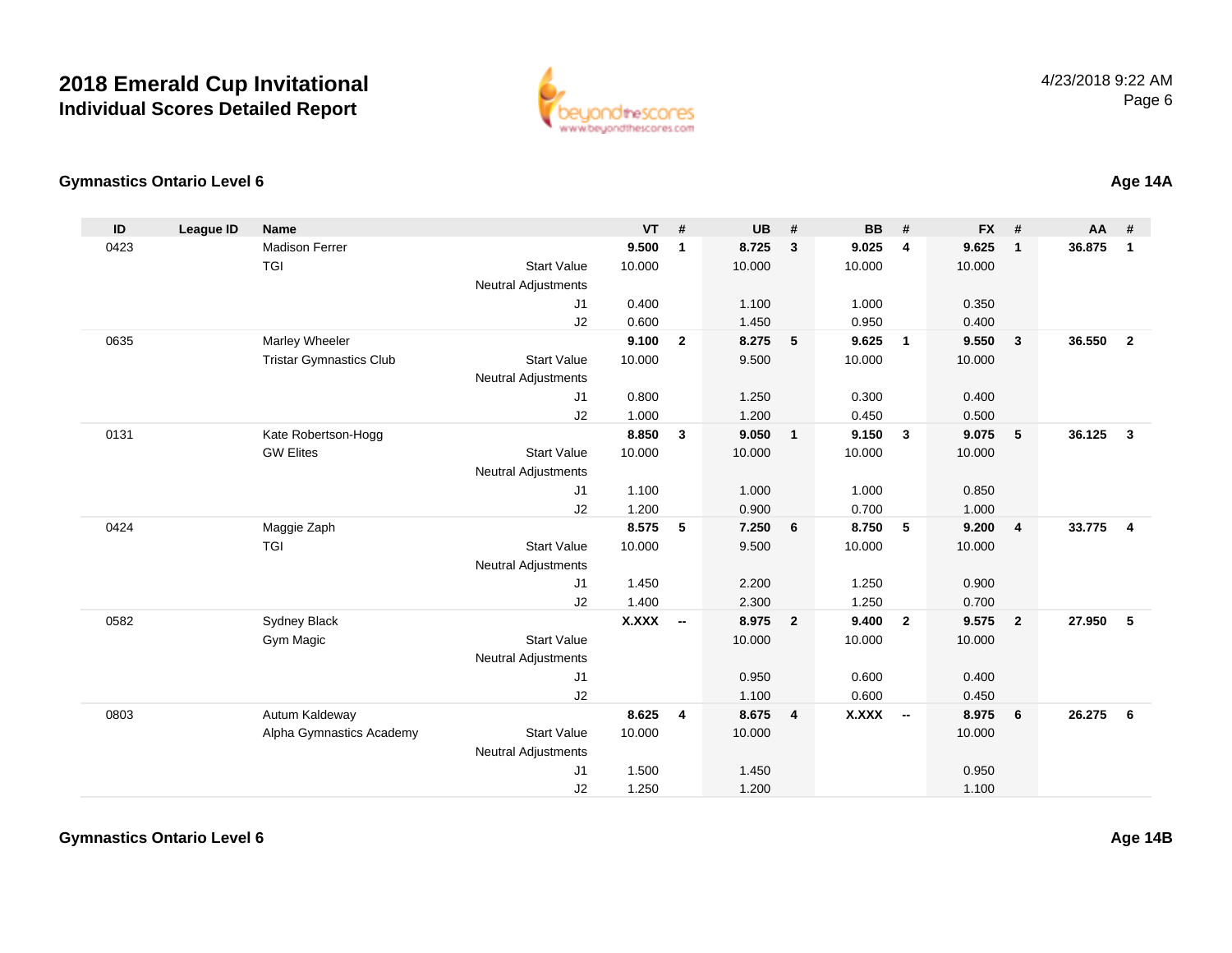

| ID   | League ID | <b>Name</b>                    |                            | <b>VT</b> | #              | <b>UB</b> | #              | <b>BB</b> | #              | $FX$ #   |                         | $AA$ # |                         |
|------|-----------|--------------------------------|----------------------------|-----------|----------------|-----------|----------------|-----------|----------------|----------|-------------------------|--------|-------------------------|
| 0130 |           | <b>Isabelle Maillet</b>        |                            | 9.025     | 3              | 9.175     | $\mathbf{1}$   | 9.125     | 3              | 9.325    | $\mathbf{1}$            | 36.650 | $\blacksquare$          |
|      |           | <b>GW Elites</b>               | <b>Start Value</b>         | 10.000    |                | 10.000    |                | 10.000    |                | 10.000   |                         |        |                         |
|      |           |                                | <b>Neutral Adjustments</b> |           |                |           |                |           |                |          |                         |        |                         |
|      |           |                                | J1                         | 0.850     |                | 0.800     |                | 0.750     |                | 0.650    |                         |        |                         |
|      |           |                                | J2                         | 1.100     |                | 0.850     |                | 1.000     |                | 0.700    |                         |        |                         |
| 0797 |           | Sabrina Maltese                |                            | 9.475     | $\mathbf{1}$   | 8.625     | 4              | 9.300     | $\mathbf{2}$   | 8.975    | $\overline{4}$          | 36.375 | $\overline{\mathbf{2}}$ |
|      |           | Alpha Gymnastics Academy       | <b>Start Value</b>         | 10.000    |                | 10.000    |                | 10.000    |                | 10.000   |                         |        |                         |
|      |           |                                | <b>Neutral Adjustments</b> |           |                |           |                |           |                |          |                         |        |                         |
|      |           |                                | J1                         | 0.650     |                | 1.400     |                | 0.600     |                | 1.000    |                         |        |                         |
|      |           |                                | J2                         | 0.400     |                | 1.350     |                | 0.800     |                | 1.050    |                         |        |                         |
| 0634 |           | <b>Hailey Rout</b>             |                            | 9.275     | $\overline{2}$ | 8.950     | 3              | 9.000     | 5              | 8.975    | 3                       | 36.200 | $\overline{\mathbf{3}}$ |
|      |           | <b>Tristar Gymnastics Club</b> | <b>Start Value</b>         | 10.000    |                | 10.000    |                | 10.000    |                | 10.000   |                         |        |                         |
|      |           |                                | <b>Neutral Adjustments</b> |           |                |           |                |           |                | $-0.100$ |                         |        |                         |
|      |           |                                | J <sub>1</sub>             | 0.600     |                | 1.100     |                | 0.900     |                | 0.850    |                         |        |                         |
|      |           |                                | J2                         | 0.850     |                | 1.000     |                | 1.100     |                | 1.000    |                         |        |                         |
| 0317 |           | Cassidy Richards               |                            | 8.975     | $\overline{4}$ | 8.500     | 5              | 9.075     | $\overline{4}$ | 9.125    | $\overline{\mathbf{2}}$ | 35.675 | $\overline{\mathbf{4}}$ |
|      |           | <b>Grand River Gymmies</b>     | <b>Start Value</b>         | 10.000    |                | 10.000    |                | 10.000    |                | 10.000   |                         |        |                         |
|      |           |                                | Neutral Adjustments        |           |                |           |                |           |                |          |                         |        |                         |
|      |           |                                | J1                         | 1.050     |                | 1.400     |                | 0.850     |                | 0.900    |                         |        |                         |
|      |           |                                | J2                         | 1.000     |                | 1.600     |                | 1.000     |                | 0.850    |                         |        |                         |
| 0411 |           | Ela Jamal                      |                            | 8.500     | 5              | 9.050     | $\overline{2}$ | 9.525     | 1              | 8.425    | 5                       | 35.500 | $-5$                    |
|      |           | <b>TGI</b>                     | <b>Start Value</b>         | 10.000    |                | 10.000    |                | 10.000    |                | 10.000   |                         |        |                         |
|      |           |                                | <b>Neutral Adjustments</b> |           |                |           |                |           |                |          |                         |        |                         |
|      |           |                                | J <sub>1</sub>             | 1.600     |                | 0.900     |                | 0.500     |                | 1.550    |                         |        |                         |
|      |           |                                | J2                         | 1.400     |                | 1.000     |                | 0.450     |                | 1.600    |                         |        |                         |

### **Gymnastics Ontario Level 6**

| ID   | League ID | <b>Name</b>      |                            | $VT$ # |                         | <b>UB</b> | - #                     | <b>BB</b> | #   | <b>FX</b> | -#  | AA.    | -# |
|------|-----------|------------------|----------------------------|--------|-------------------------|-----------|-------------------------|-----------|-----|-----------|-----|--------|----|
| 0129 |           | Nicole Robertson |                            | 9.125  | $\overline{\mathbf{2}}$ | 8.500     | $\overline{\mathbf{2}}$ | 9.600     |     | 9.575     |     | 36.800 |    |
|      |           | <b>GW Elites</b> | <b>Start Value</b>         | 10.000 |                         | 10.000    |                         | 10.000    |     | 10.000    |     |        |    |
|      |           |                  | <b>Neutral Adjustments</b> |        |                         |           |                         |           |     |           |     |        |    |
|      |           |                  | J1                         | 9.125  |                         | 8.500     |                         | 9.600     |     | 9.500     |     |        |    |
|      |           |                  | J2                         |        |                         |           |                         | 9.600     |     | 9.650     |     |        |    |
| 0586 |           | Paige McCann     |                            | 9.175  |                         | 8.800     |                         | 9.100     | - 3 | 9.350     | - 2 | 36.425 | 2  |
|      |           | Gym Magic        | <b>Start Value</b>         | 10.000 |                         | 10.000    |                         | 10.000    |     | 10.000    |     |        |    |

### **Age 15A**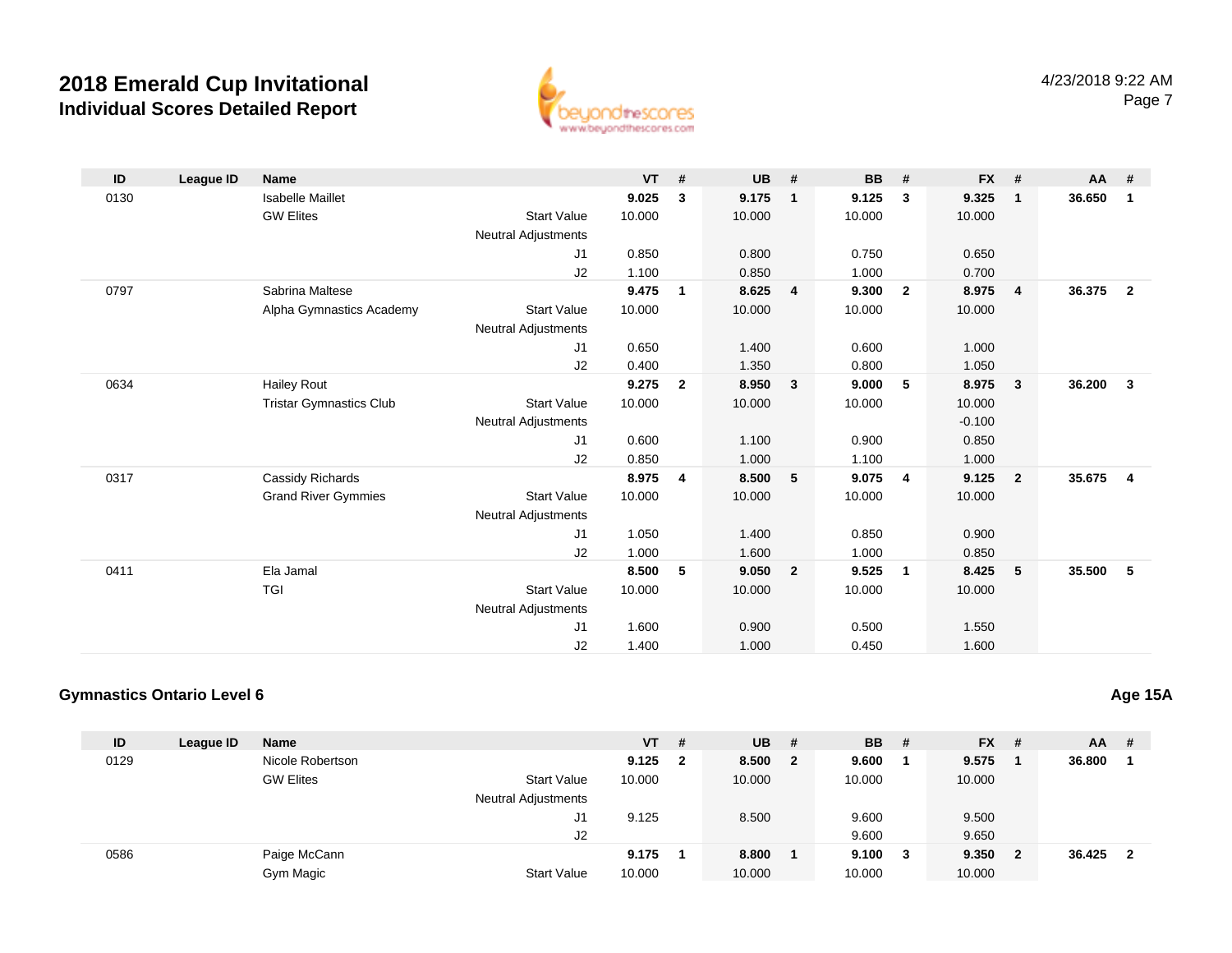

|      |                          | Neutral Adjustments        |        |   |         |              |        |                         |        |                         |        |                         |
|------|--------------------------|----------------------------|--------|---|---------|--------------|--------|-------------------------|--------|-------------------------|--------|-------------------------|
|      |                          | J <sub>1</sub>             | 9.175  |   | 8.800   |              | 9.100  |                         | 9.400  |                         |        |                         |
|      |                          | J2                         |        |   |         |              | 9.100  |                         | 9.300  |                         |        |                         |
| 0590 | <b>Madison Radakovic</b> |                            | 8.625  | 4 | 8.100   | $\mathbf{3}$ | 9.050  | 4                       | 9.250  | $\overline{\mathbf{3}}$ | 35.025 | $\mathbf{3}$            |
|      | Gym Magic                | <b>Start Value</b>         | 10.000 |   | 10.000  |              | 9.800  |                         | 10.000 |                         |        |                         |
|      |                          | <b>Neutral Adjustments</b> |        |   |         |              |        |                         |        |                         |        |                         |
|      |                          | J <sub>1</sub>             | 8.625  |   | 8.100   |              | 9.100  |                         | 9.150  |                         |        |                         |
|      |                          | J2                         |        |   |         |              | 9.000  |                         | 9.350  |                         |        |                         |
| 0584 | Chelsea Cunningham       |                            | 8.950  | 3 | 8.025   | 5            | 8.775  | 5                       | 9.250  | $\overline{4}$          | 35.000 | $\overline{\mathbf{4}}$ |
|      | Gym Magic                | <b>Start Value</b>         | 10.000 |   | 10.000  |              | 10.000 |                         | 10.000 |                         |        |                         |
|      |                          | <b>Neutral Adjustments</b> |        |   |         |              |        |                         |        |                         |        |                         |
|      |                          | J <sub>1</sub>             | 8.950  |   | 8.025   |              | 8.700  |                         | 9.200  |                         |        |                         |
|      |                          | J2                         |        |   |         |              | 8.850  |                         | 9.300  |                         |        |                         |
| 0410 | Chloe Zaraska            |                            | 8.275  | 5 | 8.050 4 |              | 9.250  | $\overline{\mathbf{2}}$ | 8.700  | 5                       | 34.275 | - 5                     |
|      | TGI                      | <b>Start Value</b>         | 10.000 |   | 10.000  |              | 10.000 |                         | 9.500  |                         |        |                         |
|      |                          | <b>Neutral Adjustments</b> |        |   |         |              |        |                         |        |                         |        |                         |
|      |                          | J <sub>1</sub>             | 8.275  |   | 8.050   |              | 9.200  |                         | 8.750  |                         |        |                         |
|      |                          | J2                         |        |   |         |              | 9.300  |                         | 8.650  |                         |        |                         |

### **Gymnastics Ontario Level 6**

| ID   | League ID | Name                       |                            | <b>VT</b> | #              | <b>UB</b> | #                       | <b>BB</b> | #                       | <b>FX</b> | #              | $AA$ # |                |
|------|-----------|----------------------------|----------------------------|-----------|----------------|-----------|-------------------------|-----------|-------------------------|-----------|----------------|--------|----------------|
| 0703 |           | Katie Donati               |                            | 9.475     | $\overline{2}$ | 8.975     | -1                      | 9.425     | 3                       | 9.500     |                | 37.375 | 1              |
|      |           | Gym Magic                  | <b>Start Value</b>         | 10.000    |                | 10.000    |                         | 10.000    |                         | 10.000    |                |        |                |
|      |           |                            | <b>Neutral Adjustments</b> |           |                |           |                         |           |                         |           |                |        |                |
|      |           |                            | J <sub>1</sub>             | 9.475     |                | 8.975     |                         | 9.500     |                         | 9.400     |                |        |                |
|      |           |                            | J <sub>2</sub>             |           |                |           |                         | 9.350     |                         | 9.600     |                |        |                |
| 0275 |           | Olivia Hadjissarris        |                            | 9.450     | 3              | 8.900     | $\overline{\mathbf{2}}$ | 9.475     | $\overline{\mathbf{1}}$ | 9.250     | $\overline{2}$ | 37.075 | $\overline{2}$ |
|      |           | <b>Winstars Gymnastics</b> | <b>Start Value</b>         | 10.000    |                | 10.000    |                         | 10.000    |                         | 10.000    |                |        |                |
|      |           |                            | <b>Neutral Adjustments</b> |           |                |           |                         |           |                         |           |                |        |                |
|      |           |                            | J1                         | 9.450     |                | 8.900     |                         | 9.550     |                         | 9.150     |                |        |                |
|      |           |                            | J <sub>2</sub>             |           |                |           |                         | 9.400     |                         | 9.350     |                |        |                |
| 0323 |           | Breanna Fuca               |                            | 9.500     | -1             | 8.675     | $\overline{\mathbf{3}}$ | 8.925     | -5                      | 9.000     | 5              | 36.100 | 3              |
|      |           | <b>Grand River Gymmies</b> | <b>Start Value</b>         | 10.000    |                | 10.000    |                         | 10.000    |                         | 10.000    |                |        |                |
|      |           |                            | <b>Neutral Adjustments</b> |           |                |           |                         |           |                         |           |                |        |                |
|      |           |                            | J <sub>1</sub>             | 9.500     |                | 8.675     |                         | 8.950     |                         | 9.000     |                |        |                |
|      |           |                            | J2                         |           |                |           |                         | 8.900     |                         | 9.000     |                |        |                |
| 0128 |           | Mackenzie Marr             |                            | 9.225     | -4             | 8.175     | $-5$                    | 9.125     | -4                      | 8.950     | 6              | 35.475 | 4              |
|      |           | <b>GW Elites</b>           | <b>Start Value</b>         | 10.000    |                | 10.000    |                         | 10.000    |                         | 10.000    |                |        |                |

**Age 15B**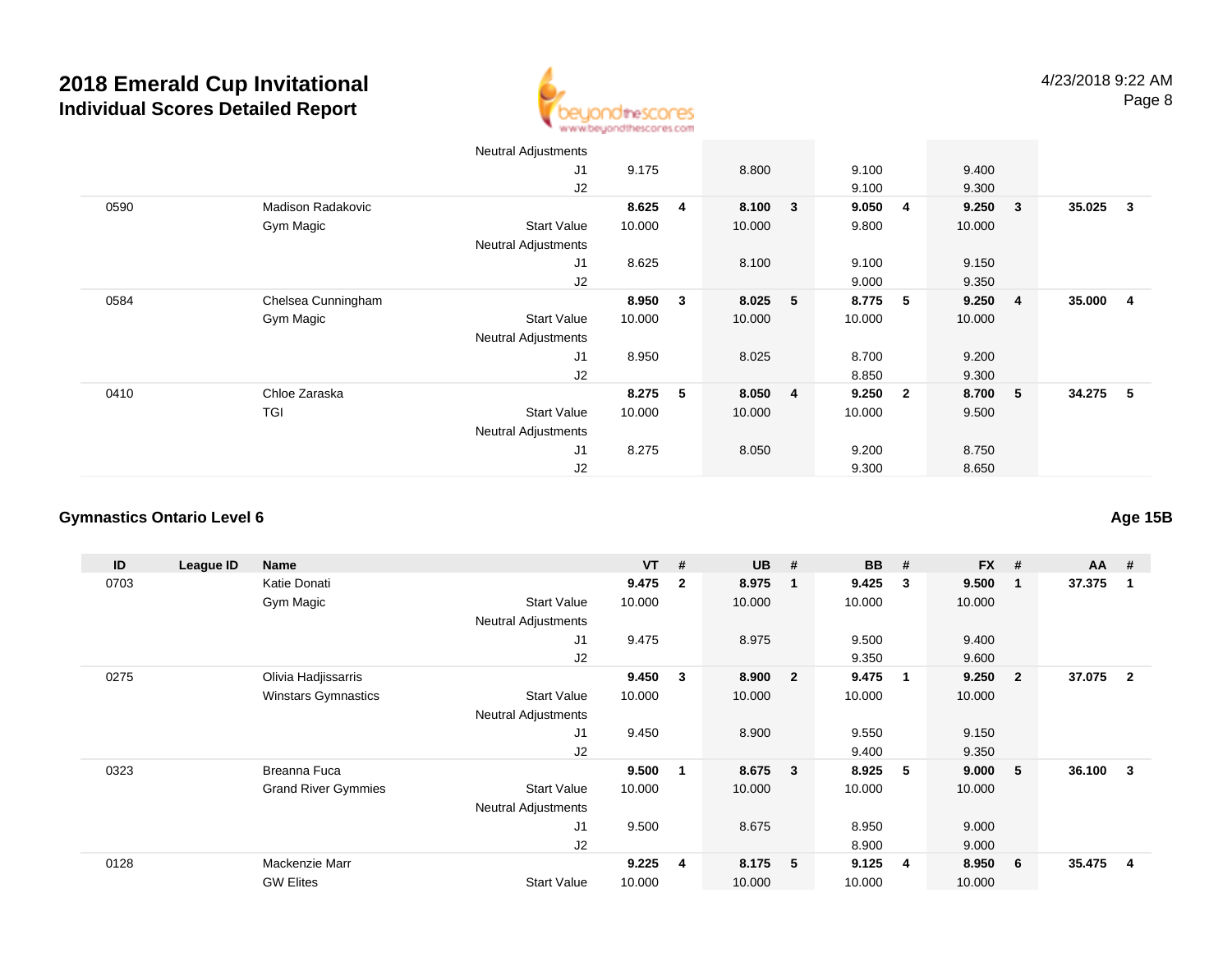

|      |                      | Neutral Adjustments        |        |                 |       |     |        |                |        |                |          |  |
|------|----------------------|----------------------------|--------|-----------------|-------|-----|--------|----------------|--------|----------------|----------|--|
|      |                      | J <sub>1</sub>             | 9.225  |                 | 8.175 |     | 9.250  |                | 9.100  |                |          |  |
|      |                      | J <sub>2</sub>             |        |                 |       |     | 9.000  |                | 8.800  |                |          |  |
| 0127 | Gabbi Seaborne       |                            | 9.000  | $-5$            | 8.300 | - 4 | 8.875  | 6              | 9.150  | $\overline{4}$ | 35.325 5 |  |
|      | <b>GW Elites</b>     | <b>Start Value</b>         | 10.000 |                 | 9.400 |     | 10.000 |                | 10.000 |                |          |  |
|      |                      | <b>Neutral Adjustments</b> |        |                 |       |     |        |                |        |                |          |  |
|      |                      | J <sub>1</sub>             | 9.000  |                 | 8.300 |     | 8.750  |                | 9.100  |                |          |  |
|      |                      | J2                         |        |                 |       |     | 9.000  |                | 9.200  |                |          |  |
| 0429 | Madelief Welsh-Schut |                            | 8.400  | $6\overline{6}$ | 7.775 | - 6 | 9.450  | $\overline{2}$ | 9.175  | $\mathbf{3}$   | 34.800 6 |  |
|      | TGI                  | Start Value                | 10.000 |                 | 9.500 |     | 10.000 |                | 10.000 |                |          |  |
|      |                      | <b>Neutral Adjustments</b> |        |                 |       |     |        |                |        |                |          |  |
|      |                      | J <sub>1</sub>             | 8.400  |                 | 7.775 |     | 9.400  |                | 9.050  |                |          |  |
|      |                      | J <sub>2</sub>             |        |                 |       |     | 9.500  |                | 9.300  |                |          |  |

### **Gymnastics Ontario Level 6**

**Age 16+**

| <b>FX</b><br>#          | <b>AA</b><br>#           |
|-------------------------|--------------------------|
| 9.575<br>$\mathbf{1}$   | 37.675<br>1              |
| 10.000                  |                          |
|                         |                          |
| 9.600                   |                          |
| 9.550                   |                          |
| 9.400<br>$\overline{2}$ | 36.400<br>$\overline{2}$ |
| 10.000                  |                          |
|                         |                          |
| 9.350                   |                          |
| 9.450                   |                          |
| 9.325<br>-4             | 35.700<br>3              |
| 10.000                  |                          |
|                         |                          |
| 9.250                   |                          |
| 9.400                   |                          |
| 9.225<br>-5             | 35.650<br>$\overline{4}$ |
| 10.000                  |                          |
|                         |                          |
| 9.300                   |                          |
| 9.150                   |                          |
| 9.400<br>$\overline{2}$ | 35.425<br>5              |
| 10.000                  |                          |
|                         |                          |